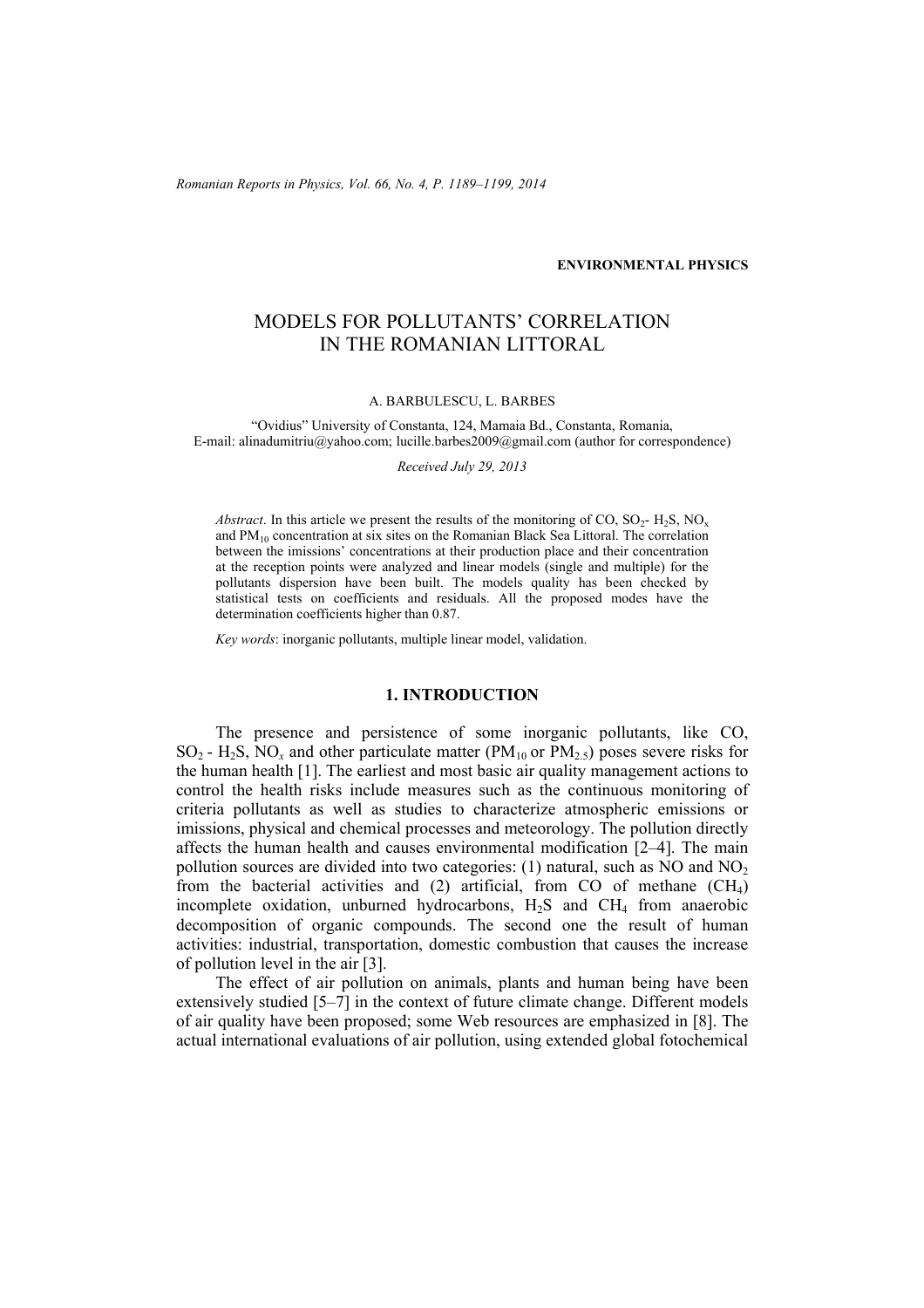models, as CAMx [9] presents a realistic evaluation of atmospheric air quality and of the spatial variability of the climatic parameters in severe condition of medium, at a high salinity and wind [10]. Other authors proposed artificial neural networks or hybrid models for the evolution of poluttants' concentration at a local scale [11–12] or made a statistical analysis of their dispersion [13–17].

In this article we present the results of monitoring the concentrations of imissions  $(CO, H_2S-SO_2, NO_x, and PM_{10})$  in three industrial sites and three tourist zones and to model their concentrations' evolution, using a linear (simple and multiple) approach.

## **2. MATERIAL AND METHODS**

The imissions  $(CO, SO<sub>2</sub>-H<sub>2</sub>S, NO<sub>x</sub>, and PM<sub>10</sub>)$  from six places, situated on the Romanian Black Sea Littoral (Fig.1) were monitored, in compliance with the European air quality legislation [18] for a period of 18 months (January 2008–June 2009). The distances between the pollutants production point – a refinery (Poarta 1 – **I**, Poarta 3 – **II** and Statia de Epurare – **III**) and the reception zones (Intrare Navodari – **IV**, Tabara Navodari – **V**, Intrare Corbu – **VI**) supposed to be affected by the pollution effect are: a. from **I** to **IV**, **V**, **VI** respectively 3.15, 3.8, 3.61 Km; b. from **II** to **IV**, **V**, **VI** respectively 2.31, 3, 3.8 km and c. from **III** to **IV**, **V**, **VI**  respectively 4.7, 5, 2.55 Km.



Fig. 1 – The studied sites.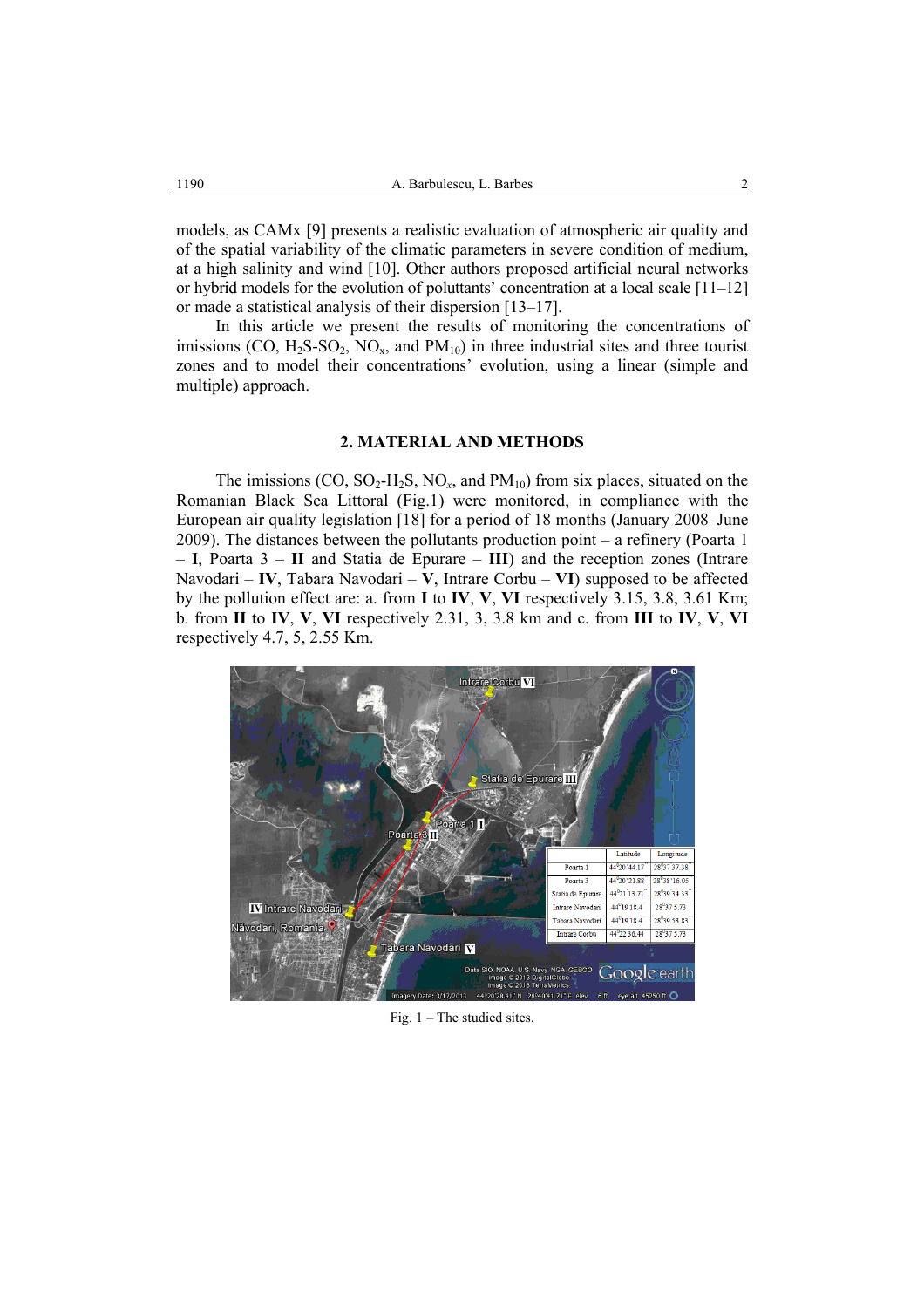The climate of the monitored zone (Navodari city and the coastal adjacent zone) is temperate continental, with the medium annual temperature of  $13.2^{\circ}$ C for 2008–2009. A distinct climatic particularity is the drought (4–6 months/year). The annual precipitation registered in 2008 was of 368.1 mm and in 2009 of 423.9 mm, the last year being considered rainier than that the average annual precipitation registered the last 20 years. In 2008, the winds with the highest speed had the direction directions from North to South (4.6 m/s – in March, 2008) and from West to East (2.5 m/s). For the study period, the maximum mean monthly speed of the wind was of 2.9 m/s. The smallest speed of wind in 2008 was of 1.4 m/s, from South. In this zone, the predominant types of soil are the brown chernozem, carbonaceous and phreatic – humid with sands weak – incondensable, being characterized by a humus content of 2.5–6%, the saturation degree in bases of 85–95%, the pH of 6.5–83, the apparent density of 1.25–1.45 g/cm<sup>3</sup> [19].

 The monitoring instruments used were: a mobile laboratory equipped with a modern analysis system for the air emissions, four modern analyzers and a meteorological station, connected to a PC that offers the possibility for online visualising the registered concentrations values [20].

The Thermo Scientific Model 410*i* Carbon Dioxide Gas Analyzer was employed to measure the concentration of  $CO/CO<sub>2</sub>$  in source emissions. Its functioning is based on Non-Dispersive Infrared technology (NDIR) [21].

Sulphurous Hydrogen Analyzer SO<sub>2</sub> Model 450i (Thermo Environmental Instruments), whose functioning is based on the ultraviolet absorption principle [22], has been used for the determination of Hydrogen Sulphide and Sulphur Dioxide concentrations.

NO*x* concentration has been measured by Thermo Environmental 42C Nitrogen Oxides (NO-NO<sub>2</sub>-NO<sub>x</sub>) analyzer that functions on the principle that nitric oxide and ozone react to produce a characteristic luminescence with intensity linearly proportional to the NO concentration. Nitrogen dioxide  $(NO<sub>2</sub>)$  is firstly transformed into NO, and then is measured using the chemiluminescent reaction. The NO and NO*x* concentrations calculated are stored in memory and the difference between them is used to calculate the  $NO<sub>2</sub>$  concentration [23].

The Environmental Particulate Air, monitor Haz - Dust EPAM, 5000, was used for obtaining a complete real-time profile and graphical representation of airborne particulate levels with data read out  $(mg/m<sup>3</sup>)$  [24].

The mathematical approach followed for data analysis and modeling comprises the analysis of linear correlations between the study variables and building (simple or multiple) linear models of dependence between them. In the following we remember the basic definitions and methods used for this aim.

If  $(x_t)$ ,  $(y_t)$ ,  $t = 1$ ,  $\overline{n}$  are two data series the (linear) correlation coefficient between them is defined by: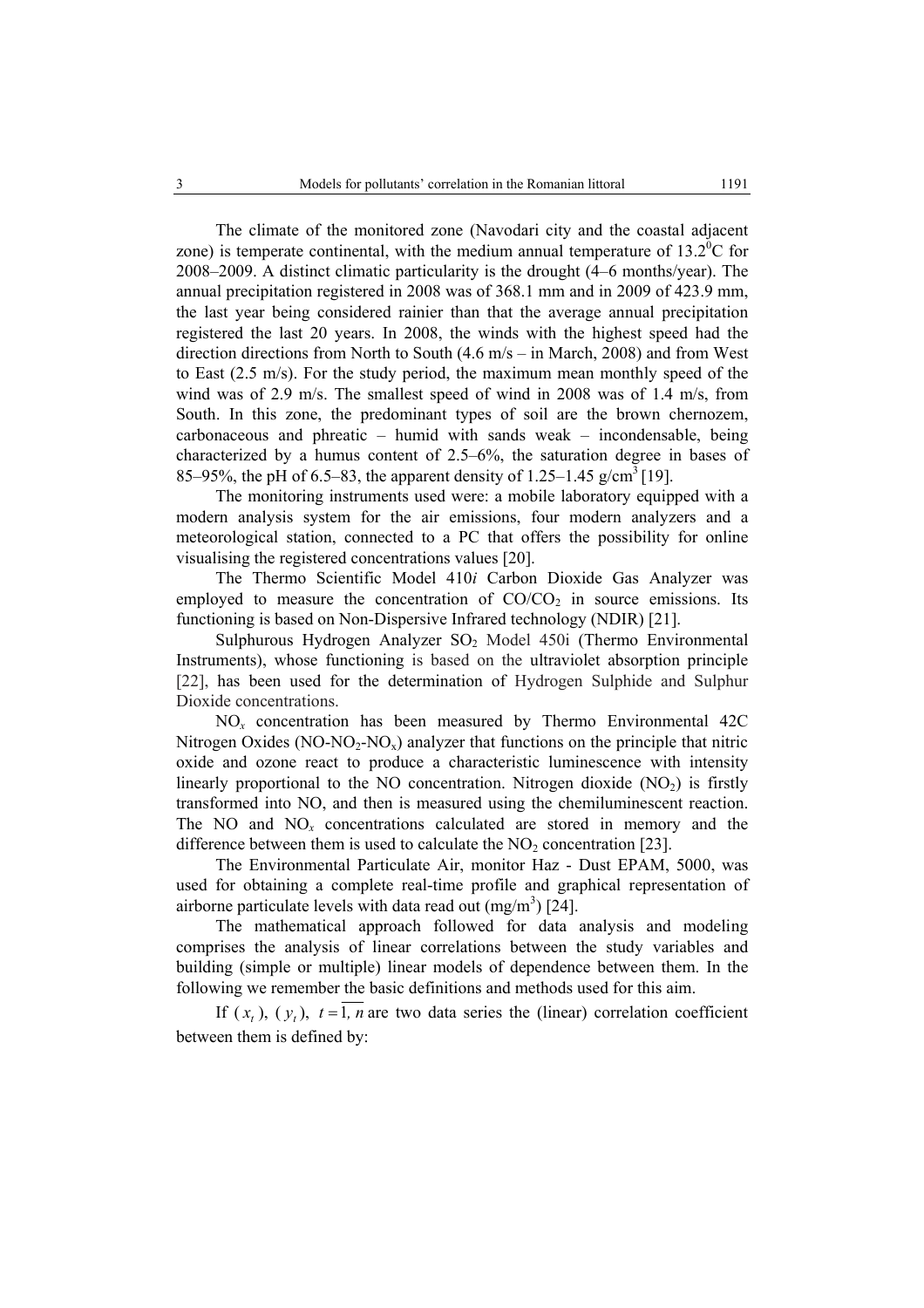$$
\rho_{x,y} = \left[ n \sum_{t=1}^{n} x_t y_t - \left( \sum_{t=1}^{n} x_t \right) \left( \sum_{t=1}^{n} y_t \right) \right] \left[ \sqrt{n \sum_{t=1}^{n} x_t^2 - \left( \sum_{t=1}^{n} x_t \right)^2} \sqrt{n \sum_{t=1}^{n} y_t^2 - \left( \sum_{t=1}^{n} y_t \right)^2} \right]^{-1}
$$

A correlation coefficient greater than 0.8 indicates a strong correlation and one less than 0.5 indicates a weak correlation.

The form of a (simple or multiple) linear model is:

$$
y_t = a_0 + a_1 x_{1t} + a_2 x_{2t} + \dots + a_k x_{kt} + \varepsilon_t, \quad t = 1, n,
$$

where: *n* is the number of observations;  $k$  is the number of independent variables;  $y_t$  is the values of the dependent variable, at the moment *t*;  $a_i$  are the parameters of the model,  $i = \overline{1, k}$ ;  $x_{i}$  is the value of the independent variable *i*, at the moment *t*,  $i = \overline{1, k}, t = \overline{1, n}$ ;  $\varepsilon$ , is the specification error,  $t = \overline{1, n}$ .

The parameters  $a_i$  are estimated by the least squared method.

The estimated value of  $y_t$  is:

$$
\hat{y}_t = \hat{a}_0 + \hat{a}_1 x_{1t} + \hat{a}_2 x_{2t} + \dots + \hat{a}_k x_{kt} + e_t, \quad t = 1, \quad n,
$$

where  $e_t = y_t - \hat{y}_t$  is the residual.

Generally, the statistical hypotheses for the model are:

H1. The errors are normally distributed.

H2.  $E(\varepsilon_t) = 0$  (the mathematical expectation of the error is zero).

H3.  $E(\varepsilon_t^2) = \sigma_{\varepsilon}^2$  (the variance of the error is constant,  $t = \overline{1, n}$ ).

H4. Cov  $(\varepsilon_t, \varepsilon_t) = 0$ , if  $t \neq t'$ , where Cov $(\varepsilon_t, \varepsilon_t)$  is the covariance of  $\varepsilon_t$ ,

$$
\varepsilon_{t'}.
$$

To check the model quality the following statistical tests will be performed:

– The t test for the parameters' significance [11];

– The F test for the global significance of the model [11];

– The Shapiro – Wilk test, for the errors' normality [25];

– The Levene test for errors' homoscedasticity [26];

– The Durbin-Watson test [27] for the first order autocorrelation and the study of autocorrelation function, for higher orders autocorrelation.

All tests have been performed at the significance level of 0.05.

The empiric autocorrelation function (ACF) of the process  $X_t$ ,  $t \in \mathbb{Z}$  defined by*:*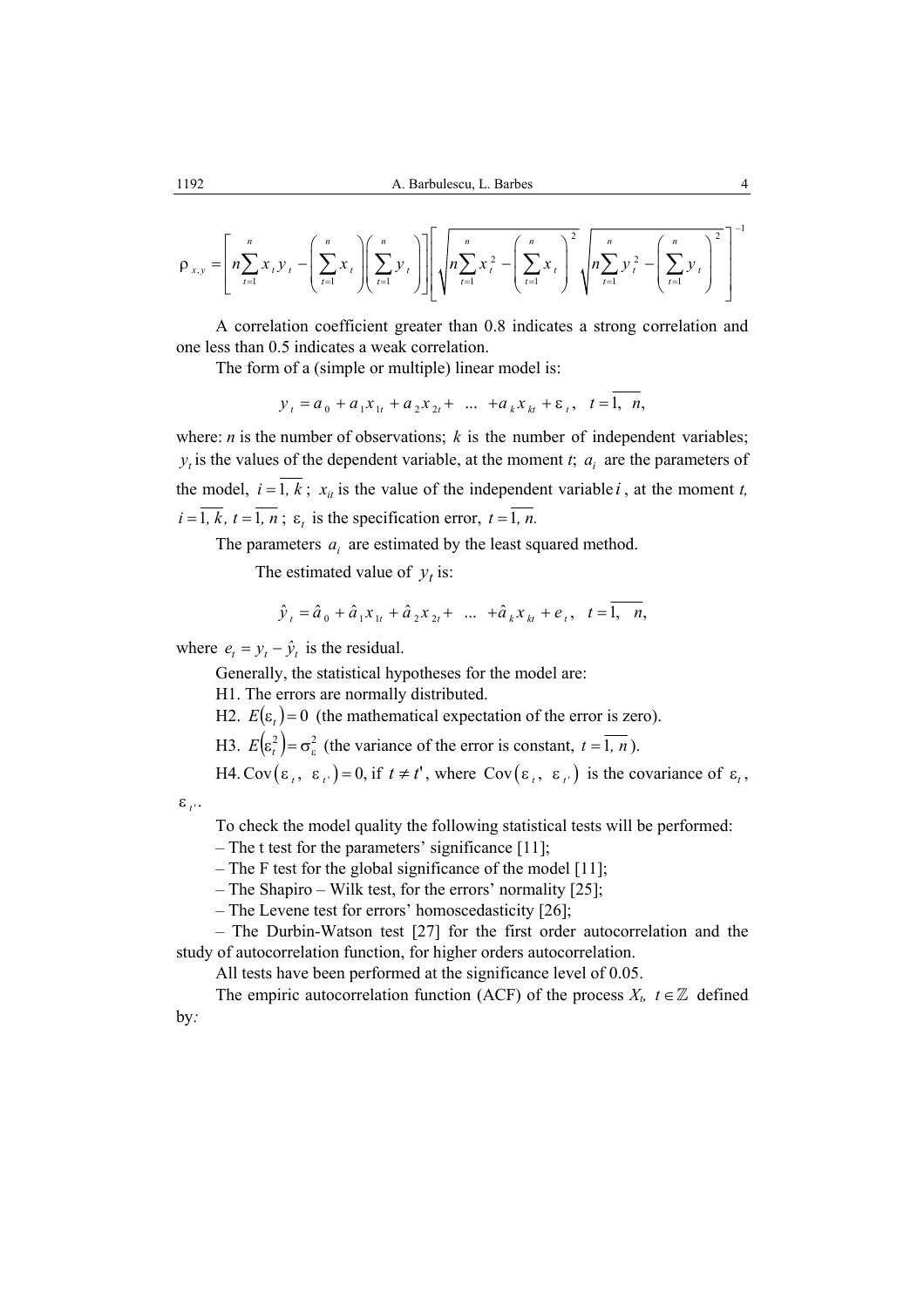$$
\hat{\rho}(h) = \left(\sum_{t=1}^{n-|h|} (x_t - \overline{x})(x_{t+|h|} - \overline{x})\right) / \sum_{t=1}^{n} (x_t - \overline{x})^2, \quad h \in \mathbb{Z},
$$

where  $\bar{x}$  is the average of the values of the process  $(x_t)$ , calculated on *n* periods.

Together with ACF we shall present the empirical confidence interval at the confidence level of 0.95. If the values of ACF are inside this interval there is no data autocorrelation.

To quantify the proportion of the variance of the dependent variable explained by the independent ones, the determination coefficient was used. It is defined by:

$$
R^{2} = 1 - \left(\sum_{t=1}^{n} e_{t}^{2}\right) \bigg/ \left(\sum_{t=1}^{n} \left(y_{t} - \overline{y}\right)^{2}\right),
$$

where  $\overline{y}$  is the average of  $y_1, \ldots, y_n$ .

# **3. RESULTS AND DISCUSSIONS**

The studied series, containing the pollutants' concentrations, are presented in Fig. 2 and the basic statistics' values are given in Table 1.



### Fig. 2 – Pollutants' series.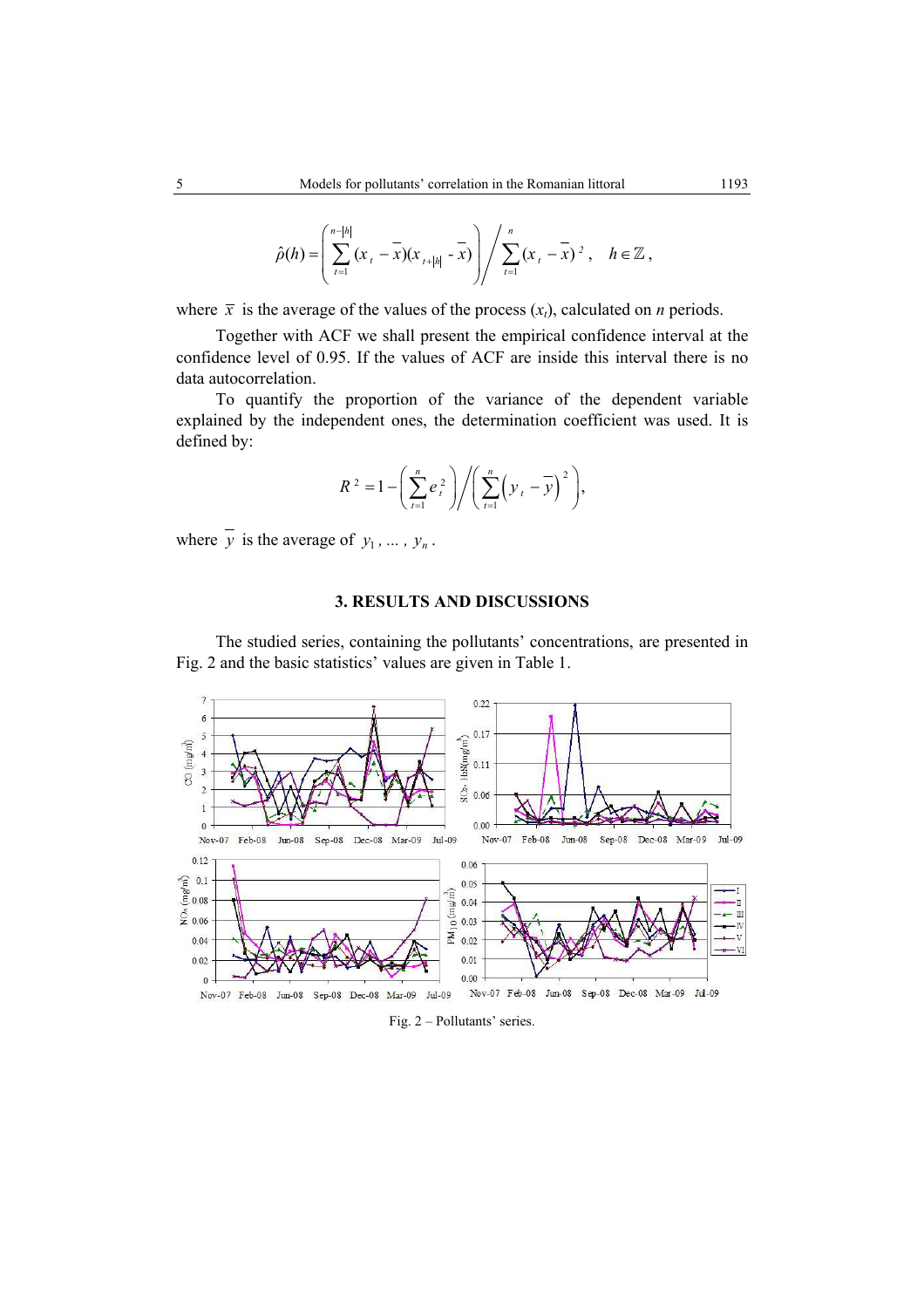|--|--|--|

Pollutant extreme and average values and standard deviations (mg/m<sup>3</sup> $\pm$ SD)

| Pollu-            | Stat.            | Series           |                  |                  |                  |                  |                  |
|-------------------|------------------|------------------|------------------|------------------|------------------|------------------|------------------|
| tant              |                  | I                | П                | П                | IV               | V                | VI               |
| CO                | max              | $5.022 \pm 2.03$ | $4.651 \pm 1.82$ | $3.503 \pm 1.71$ | $5.916 \pm 2.67$ | $6.612 \pm 3.01$ | $5.336 \pm 2.34$ |
|                   | m <sub>1</sub> n | $0.371 \pm 0.12$ | $0.000 \pm 0.00$ | $0.348 \pm 0.24$ | $0.448 \pm 0.52$ | $0.001 \pm 0.01$ | $0.000 \pm 0.01$ |
|                   | mean             | $2.968 \pm 1.07$ | $1.892 \pm 0.93$ | $1.859 \pm 0.97$ | $2.454\pm1.60$   | $2.086 \pm 1.62$ | $1.665 \pm 1.20$ |
| $SO2$ -<br>$H_2S$ | max              | $0.217 \pm 0.14$ | $0.196 \pm 0.12$ | $0.051 \pm 0.15$ | $0.059 \pm 0.23$ | $0.052 \pm 0.27$ | $0.043 \pm 0.25$ |
|                   | min              | $0.004 \pm 0.03$ | $0.001 \pm 0.00$ | $0.001 \pm 0.01$ | $0.000 \pm 0.01$ | $0.000 \pm 0.02$ | $0.001 \pm 0.01$ |
|                   | mean             | $0.031 \pm 0.08$ | $0.022 \pm 0.07$ | $0.016 \pm 0.06$ | $0.018 \pm 0.13$ | $0.012 \pm 0.14$ | $0.010 \pm 0.16$ |
| $NO_{x}$          | max              | $0.053 \pm 0.03$ | $0.114 \pm 0.12$ | $0.042 \pm 0.28$ | $0.080 \pm 0.34$ | $0.101 \pm 0.21$ | $0.081 \pm 0.29$ |
|                   | m <sub>1</sub> n | $0.008 \pm 0.01$ | $0.004 \pm 0.01$ | $0.011 \pm 0.01$ | $0.006 \pm 0.02$ | $0.010 \pm 0.07$ | $0.002 \pm 0.03$ |
|                   | mean             | $0.024\pm0.05$   | $0.029 \pm 0.06$ | $0.025 \pm 0.17$ | $0.024 \pm 0.22$ | $0.026 \pm 0.19$ | $0.027 \pm 0.24$ |
| $PM_{10}$         | max              | $0.037 \pm 0.02$ | $0.039 \pm 0.04$ | $0.034\pm0.18$   | $0.050 \pm 0.20$ | $0.039 \pm 0.25$ | $0.042 \pm 0.31$ |
|                   | min              | $0.001 \pm 0.01$ | $0.010 \pm 0.00$ | $0.013 \pm 0.07$ | $0.010 \pm 0.02$ | $0.005 \pm 0.07$ | $0.009 \pm 0.05$ |
|                   | mean             | $0.022 \pm 0.01$ | $0.024 \pm 0.02$ | $0.023 \pm 0.15$ | $0.027 \pm 0.16$ | $0.020 \pm 0.14$ | $0.019 \pm 0.18$ |

The mean monthly concentrations registered for the air pollutants were, generally higher in the urban zones (**IV–VI**) than in the industrial ones (**I–III**), but they didn't surpass the limits admitted by legislation. For example, the values registered for CO in **IV–VI** were in the range from  $5.336 \pm 2.34$  mg/m<sup>3</sup> to  $6.612 \pm 3.01$  mg/m<sup>3</sup>, smaller than the maximal mean value of pollutant for 8h. The highest value of  $SO_2 - H_2S$  concentration were of  $0.217 \pm 0.14$  mg/m<sup>3</sup> for **I**, respectively of  $0.196 \pm 0.12$  mg/m<sup>3</sup> in **II**, with the mean of  $0.031 \pm 0.08$  mg/m<sup>3</sup> respectively  $0.022 \pm 0.07$  mg/m<sup>3</sup>, situated under the value accepted by the European legislation for a 24h interval  $(0.125 \text{ mg/m}^3)$ . The maximum mean monthly value of NO<sub>x</sub> was registered at site **II** (0.114  $\pm$  0.12 mg/m<sup>3</sup>), with a annual mean of  $0.035 \pm 0.14$  mg/m<sup>3</sup>, that less than  $0.040$  mg/m<sup>3</sup>, established in the legislation. PM<sub>10</sub> had a maximum of the mean monthly values of  $0.050 \pm 0.20$  mg/m<sup>3</sup> and a mean annual average of  $0.027 \pm 0.16$  mg/m<sup>3</sup> for the urban site **IV**, that doesn't surpass the annual value of  $0.040$  mg/m<sup>3</sup>, established by law [28–29].

The correlation coefficients between the immision points (I, II, III) and the reception ones (**IV**, **V**, **VI**) are given in Table 2, where the significant linear correlations are marked in grey. The correlation coefficients of pollutants' concentration registered in the urban areas sites **IV** (and **V)** and the industrial zones **II** (and **III**) are respectively 0.758 and 0.609 (0.864 and 0.728) for CO, 0.770 and 0.601 (0.916, 0.705) for NO<sub>x</sub>, 0.737 0.729, 0.626 (0.680, 0.762) for PM<sub>10</sub>.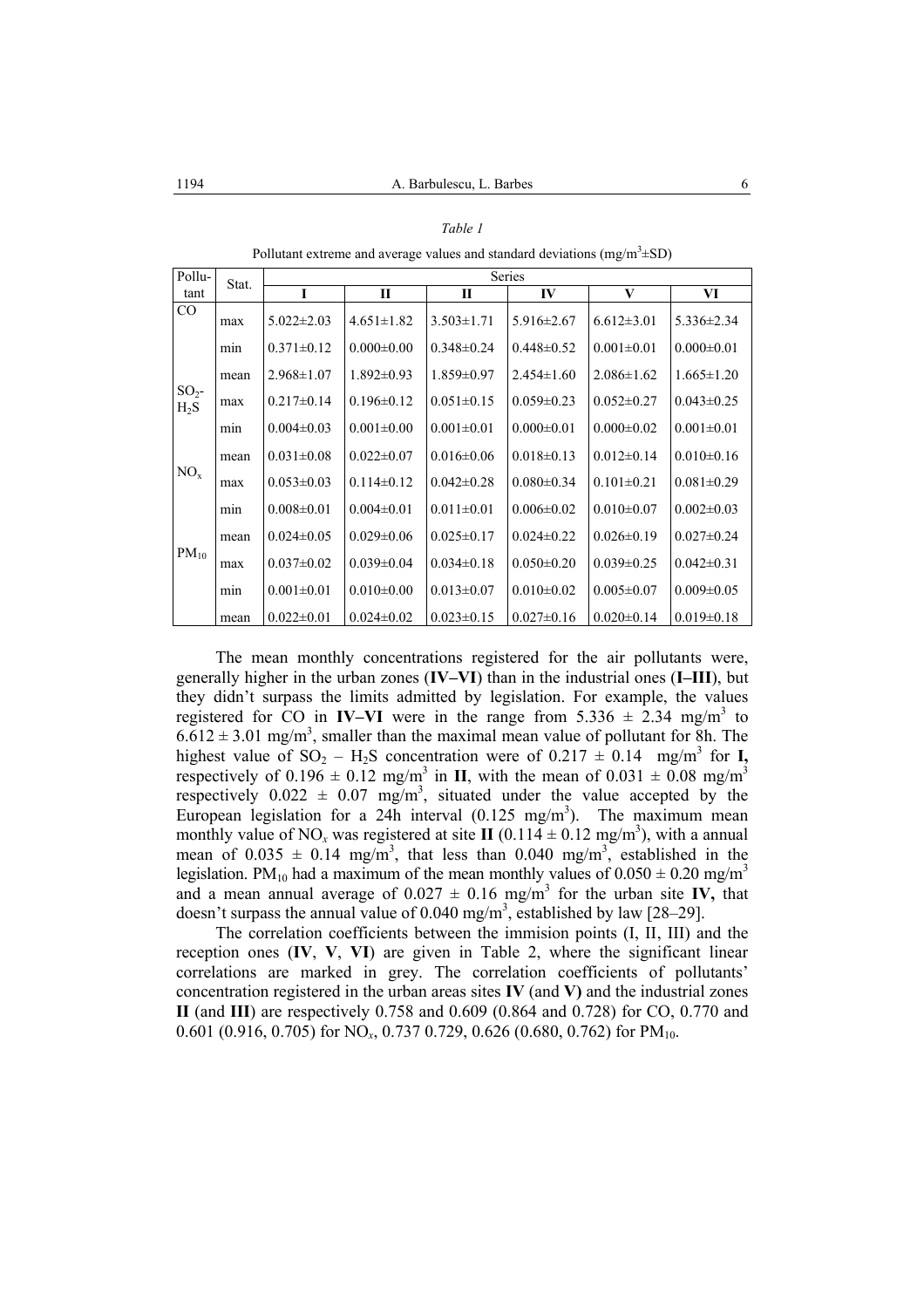| Pollutant | <b>Sites</b> | IV       | V        | VI       |
|-----------|--------------|----------|----------|----------|
| CO        | I            | 0.237    | 0.485    | $-0.309$ |
|           | Π            | 0.758    | 0.864    | $-0.401$ |
|           | Ш            | 0.609    | 0.728    | $-0.440$ |
| $SO2-H2S$ | I            | $-0.089$ | $-0.181$ | $-0.171$ |
|           | Π            | 0.084    | 0.042    | $-0.003$ |
|           | Ш            | $-0.105$ | $-0.129$ | 0.117    |
| $NO_{x}$  | I            | $-0.170$ | 0.046    | 0.271    |
|           | Π            | 0.770    | 0.916    | $-0.467$ |
|           | Ш            | 0.601    | 0.705    | $-0.379$ |
| $PM_{10}$ | I            | 0.737    | 0.680    | 0.288    |
|           | Π            | 0.729    | 0.762    | 0.024    |
|           | ш            | 0.626    | 0.326    | 0.173    |

Correlation coefficients

Significant correlations were not detected between the  $H_2S-SO_2$  concentration at the production and the reception points. The same situations appear in the cases of CO produced at site **I** and  $NO_x$  produced at the site **III.** The pollutants concentrations registered at site **VI** is not linearly correlated with those produced at **I, II** and **III**. Therefore, we could accept the idea that the imissions registered in the urban monitored zones (**IV–VI),** situated at a distance of about 5 km from the industrial sites (**I**–**III)** are derived, in proportion of 60–80%, from the antropic emissions generated by the industrial activities cumulated with those from the heavy traffic on the roads in the study zones.

We also remark the existence of major influences of the coastal climate, favoured by the marine currents, the seasonal winds and the high precipitation quantity in the analyzed period. Moreover, there are large variations between the imissions' accumulations in the urban zones in the warm and cold periods, when the pollutants dispersion is influenced by the temperature variation and the pressure of the atmospheric air.

Taking into account the results from Table 2, we built multiple linear models for the dependence between the pollutants concentration at the production point and their concentration at the reception ones. We present them in the following.

Let us denote by:  $x_{2t}$ ,  $x_{3t}$ ,  $y_{4t}$ ,  $y_{5t}$ ,  $t = 1, \ldots, 18$ , the CO concentrations registered respectively at the sites **II**, **III**, **IV**, **V**. Then, multiple linear model can be written respectively:

$$
\hat{y}_{4t} = \hat{a}_0 + \hat{a}_2 x_{2t} + \hat{a}_3 x_{3t} + e_t, \quad t = 1, ..., 18,
$$
\n(1)

for the dependence of CO concentrations at **IV** on those at **II** and **III**, and

$$
\hat{y}_{5t} = \hat{b}_0 + \hat{b}_2 x_{2t} + \hat{b}_3 x_{3t} + e_t^{\dagger}, \quad t = 1, \dots, 18,
$$
\n(2)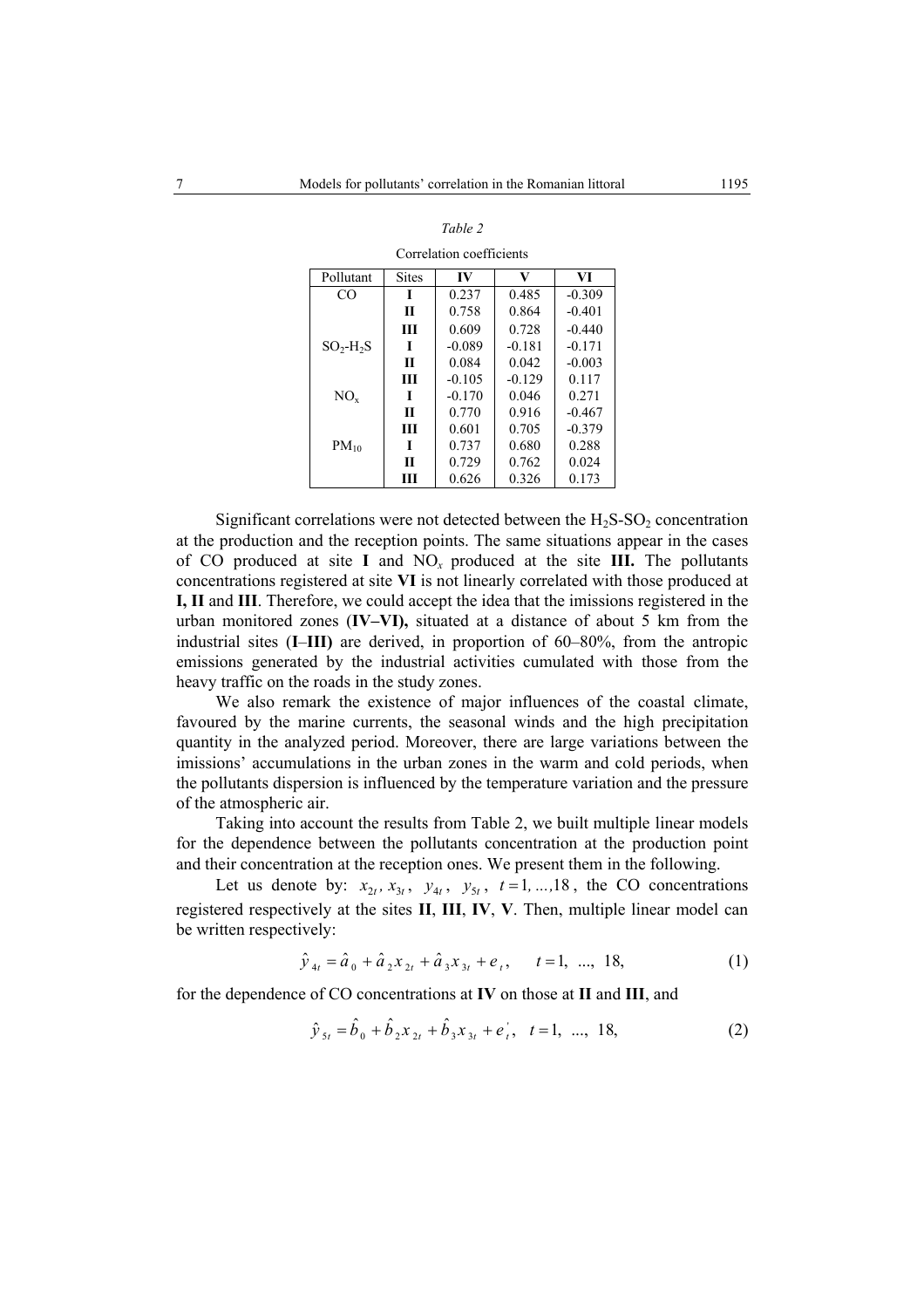for the dependence of CO at **V** on those at **II** and **III**, where  $e_t$ ,  $e'_t$  are the residuals.

The estimated coefficients in (1) are:  $\hat{a}_0 = 0.90$ ,  $\hat{a}_2 = 0.91$ ,  $\hat{a}_3 = -0.09$ , but applying the  $t$  – test, we remark that the first and the third one are not significant. Also, the determination coefficient  $R^2$  is only 0.57. So, we remove the first variable and we built the linear model:

$$
\hat{y}_{4t} = 0.167x_{2t} + e_t, \quad t = 1, \dots, 18,
$$
\n(3)

for which the *t* and *F* tests confirm that the coefficient 0.167 and the model are significant. The residual is normally distributed (the *p*-value associated to the normality test is greater than  $0.10 \ge 0.05$ ), is not correlated, with null expectation and the same variance (the *p*-value associated to the Levene test is  $0.762 > 0.05$ ). In this case,  $R^2 = 0.891$ .

The estimated coefficients in (2) are:  $\hat{a}_0 = -0.08$ ,  $\hat{a}_2 = 1.08$ ,  $\hat{a}_3 = 0.07$ , but the *t*-test rejected the hypothesis that the first and the third are significant different from zero, so an alternative model is built:

$$
\hat{y}_{5t} = 1.108x_{2t} + e_t^{\dagger}, \quad t = 1, \dots, 18,
$$
\n(4)

where the errors satisfies the hypotheses  $H1 - H4$  and  $R^2 = 0.908$  (Table 3).

Let us denote by:  $u_{\gamma t}$ ,  $u_{\gamma t}$ ,  $z_{4t}$ ,  $z_{5t}$ ,  $t = 1, \ldots, 18$ , the NO<sub>x</sub> concentrations registered respectively at the sites **II**, **III**, **IV**, **V**. Then, multiple linear model can be written respectively:

$$
\hat{z}_{4t} = \hat{c}_0 + \hat{c}_2 u_{2t} + \hat{c}_3 u_{3t} + \eta_t, \quad t = 1, \dots, 18,
$$
 (5)

for the dependence of  $NO_x$  concentrations at **IV** on those at **II** and **III**, and

$$
\hat{z}_{5t} = \hat{d}_0 + \hat{d}_2 u_{2t} + \hat{d}_3 u_{3t} + \eta_t^{\dagger}, \quad t = 1, \dots, 18,
$$
 (6)

for the dependence of NO<sub>x</sub> concentrations at **V** on those at **II** and **III**, where  $\eta_t$ ,  $\eta'_t$ are the residuals.

Analogous to case of modeling CO dependences, the intercept and the second variables' coefficients  $(\hat{c}_3, \hat{d}_3)$  in (5) and (6) were not found significantly different from zero, so the resulted models have the respectively the equations:

$$
\hat{z}_{4t} = 0.726x_{2t} + \eta_t, \quad t = 1, \ \dots, \ 18 \ (R^2 = 0.838), \tag{7}
$$

$$
\hat{z}_{5t} = 0.850x_{2t} + \eta_t, \quad t = 1, \ \dots, \ 18(R^2 = 0.937). \tag{8}
$$

In both cases, the errors satisfy the hypotheses H1-H4 (Table 3).

Denoting by:  $v_{1t}$ ,  $v_{2t}$ ,  $v_{3t}$ ,  $w_{4t}$ ,  $w_{5t}$ ,  $t = 1, ..., 18$ , the PM<sub>10</sub> concentrations registered respectively at the sites **I–V**, the multiple linear model can be written as: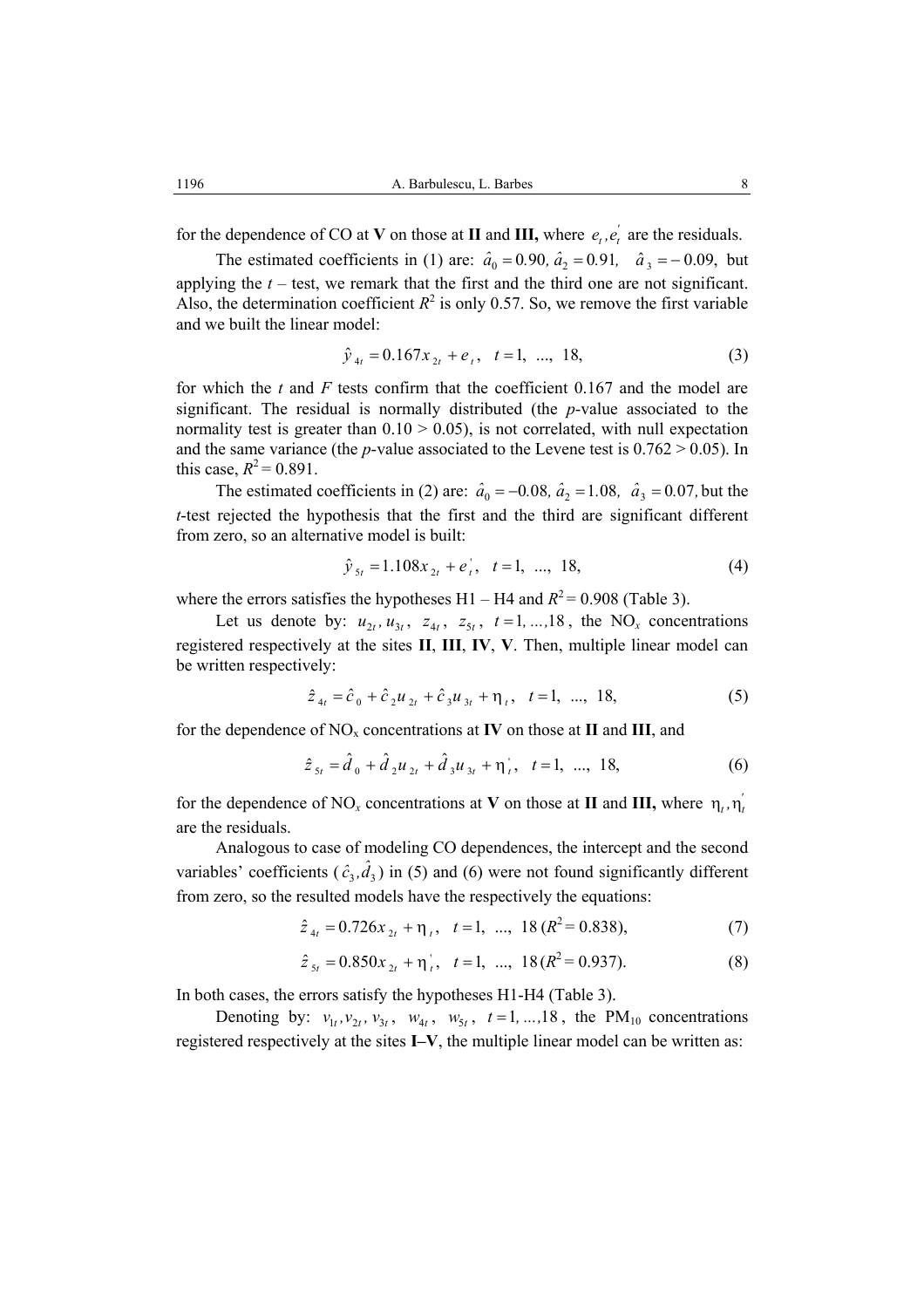$$
\hat{w}_{4t} = \hat{f}_0 + \hat{f}_1 v_{1t} + \hat{f}_2 v_{2t} + \hat{f}_3 v_{3t} + \xi_t, \quad t = 1, \dots, 18,
$$
\n(9)

for the dependence of NO*x* concentrations at **IV** on those at **II** and **III**, and

$$
\hat{w}_{5t} = \hat{g}_0 + \hat{g}_1 v_{1t} + \hat{g}_2 v_{2t} + \xi_t^{\prime}, \quad t = 1, \dots, 18,
$$
\n(10)

for the dependence of PM<sub>10</sub> concentrations at **V** on those at **II** and **III**, where  $\xi_t$ ,  $\xi'_t$ are the residuals.

After determining the coefficients in (9) and testing their significances, it results that the second variable is doesn't significantly differ from zero. Building the model without this variable, it results that the intercept is not significantly different from zero, so, the final model is:

$$
\hat{w}_{4t} = 0.590v_{1t} + 0.561v_{2t} + \xi_t, \quad t = 1, \quad \dots, \quad 18 \left( R^2 = 0.946 \right). \tag{11}
$$

Analogous, we obtain:

$$
\hat{w}_{s_t} = 0.317v_{1t} + 0.508v_{2t} + \xi_t^*, \quad t = 1, \dots, 18 (R^2 = 0.952), \tag{12}
$$

with the *p*-value corresponding to the t-test for the second coefficient equal to 0.05. Since this value is the limit for which the null hypothesis that the corresponding variable is not significant, we built also a model without considering the influence of the second variable:

$$
\hat{w}_{st} = 0.791v_{1t} + \xi', \quad t = 1, \ \dots, \ 18 \left( R^2 = 0.939 \right). \tag{13}
$$

 $\xi_t$ ,  $\xi'_t$ ,  $t = 1, ..., 18$  are the residuals.

The determination coefficients in the models (11) and (12) are comparable and the residuals satisfy the hypotheses H1 – H4. If we consider the best model the one for which  $R^2$  is greater, we accept (13).

Summarizing, the results of the tests on the models' errors are presented in Table 3.

*Table 3* 

Results of tests on models' errors

| Model | $R^2$ | mean     |           | Shapiro - Wilk | Levene    |            |          |
|-------|-------|----------|-----------|----------------|-----------|------------|----------|
|       |       |          | statistic | $p$ -value     | statistic | $p$ -value | Cov      |
| (3)   | 0.874 | 0.002    | 0.983     | >0.100         | 0.100     | 0.762      | $\theta$ |
| (4)   | 0.908 | $-0.012$ | 0.977     | >0.100         | 0.920     | 0.351      | $\theta$ |
| (7)   | 0.838 | 0.002    | 0.988     | >0.100         | 0.020     | 0.882      | $\theta$ |
| (8)   | 0.937 | 0.001    | 0.933     | >0.150         | 0.060     | 0.815      | $\theta$ |
| (11)  | 0.946 | 0.000    | 0.986     | >0.100         | 0.430     | 0.523      | $\theta$ |
| (12)  | 0.952 | 0.000    | 0.985     | >0.100         | 0.010     | 0.923      | $\theta$ |
| (13)  | 0.939 | 0.000    | 0.983     | >0.100         | 0.560     | 0.463      | $\theta$ |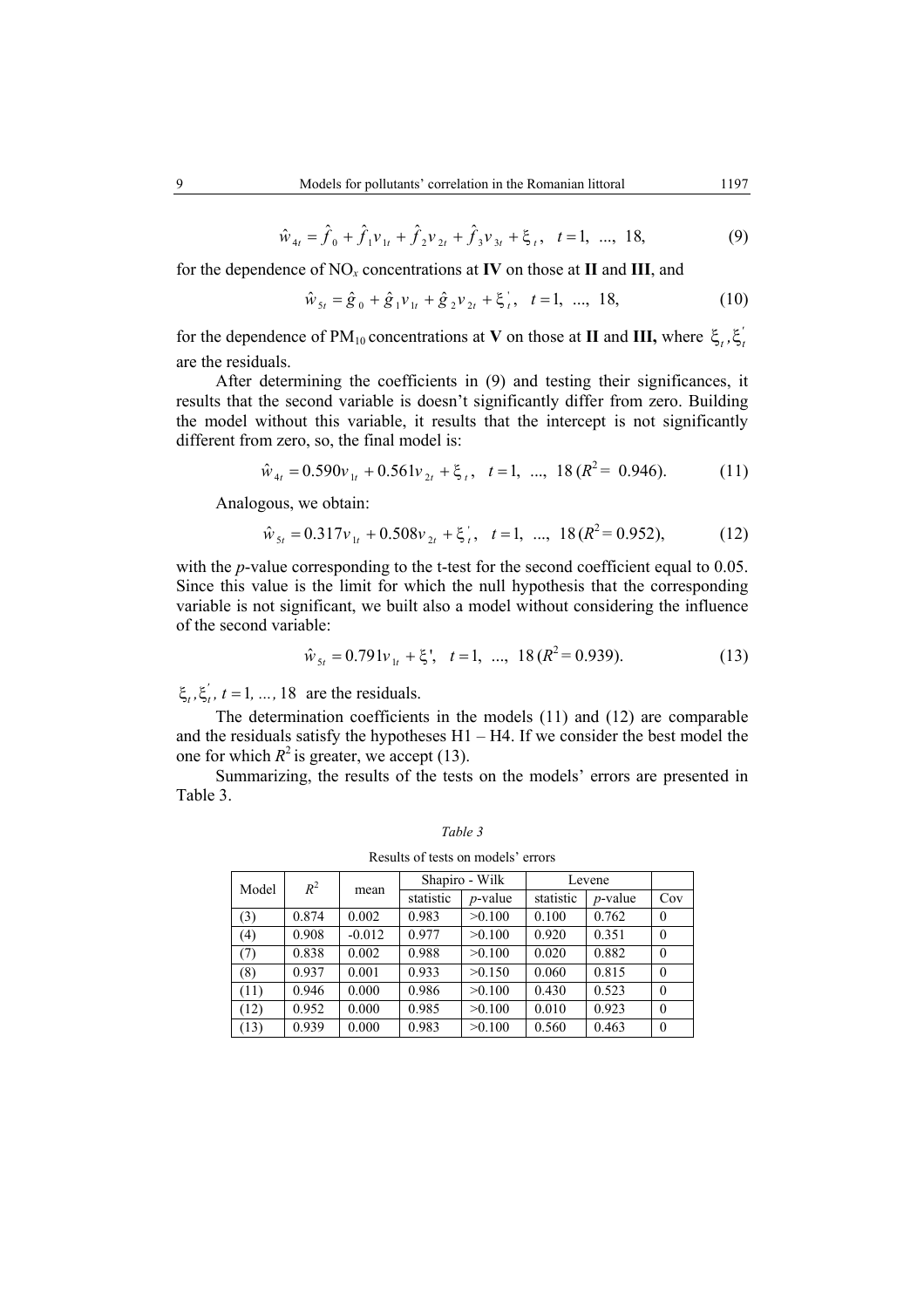## **3. CONCLUSION**

Our study proves the existence of linear correlation between the concentrations of some pollutants in different industrial zones and their presence in some neighbour zones. Linear dependences have been modeled by linear simple and multiple models, whose fitting quality was checked by the residual analysis and the calculus of determination coefficients (found in the interval 0.874 – 0.952).

The correlation coefficients of the pollutants' concentrations in the industrial sites and those in the urban ones were influence by the distance between the sites. Also, the highest concentrations of imissions in the last zones with respect to the first ones could be explained by the considerable dependence that exists between the pollutants' dispersion and the marine climate, specific to the monitored area that was characterized by high seasonal variations, wind intensifications and frequent precipitations, in the period January 2008 – July 2009.

#### **REFERENCES**

- 1. S.K. Sahu, G. Beig, N.S. Parkhi, Atmos. Poll. Res., **3**, 262–269 (2012).
- 2. M. A. Budihardjo, TEKNIK, **28**, *1*, 42–46 (2007).
- 3. X.-J. Lin, E. L. Cortus, R. Zhang, S. Jiang, A.J. Heber, Atmos Environ, **46**, 81–91 (2012).
- 4. K.P. Singh, S. Gupta, A. Kumar, S. Prasad Shukla, Sci Total Environ, **426**, 244–255 (2012).
- 5. E. J. Catcott, http://whqlibdoc.who.int/monograph/ WHO\_MONO\_46\_(p221).pdf [accessed July 2013].
- 6. J.A. Patz, S.H. Olson, Ann. Trop. Med. Parasit.**, 100**, *5*–*6*, 535–549 (2006).
- 7. M.D. Thomas, http://whqlibdoc.who.int/ monograph/ WHO\_MONO\_46\_(p233).pdf [accessed July 2013]
- 8. P. Zannetti, P., *Air Quality Modeling Resources on the Web*, P. Zannetti (Ed.), in *Air Quality Modeling – Theories, Methodologies, Computational Techniques, and Available Databases and Software.* Vol. III *– Special Issues*, The EnviroComp Institute and the Air & Waste Management Association, 453–472 (2008).
- 9. \*\*\* ENVIRON, http://www.camx.com/ [accessed july 2013].
- 10. U. Nopmongcol, W.M. Griffin, G. Yarwood, A.M. Dunker, H.L. Maclean, G. Mansell, J. Grant, Atmos. Environ., **45**, 7330–7340 (2011).
- 11. A. Bărbulescu, L. Koncsag, C., Appl Math Model, **31**, *1*, 2515–2523 (2007).
- 12. M. Kryza, M. Szymanowskia, A.J. Doreb, M. Wernera, Procedia Environ. Sci., **7**, 98–103 (2011).
- 13. A.H. Bu-Olayan, B.V. Thomas, Environ. Monit. Assess., **184**, 1731–1737 (2012).
- 14. S. Gokhale, M. Khare, Atmos. Environ., **39**, 4025–4040 (2005).
- 15. M. Price, C. O'Dowd, M. Dixon, Environ. Monitor Assess., **82**, 225–241 (2003).
- 16. G. Grigoras, G. Mocioaca, Rom. Rep. Phys., **64**, *3*, 768–787 (2012).
- 17. I.V. Popescu, M. Frontasyeva, C. Stihi, Gh. V. Cimpoca, C. Radulescu, G. State, A. Gheboianu, C. Oros, O. Cilicov, I. Bancuta, I. Dulama, Rom. Rep. Phys., **63** (Supplement), 1205–1214 (2011).
- 18. E.C., http://ec.europa.eu/environment/air/quality/standards.htm [accessed June 2012].
- 19. ICPA, 2011, http://www.icpa.ro/proiecte/ [accessed July 2012].
- 20. A. Bărbulescu, L. Barbeș, L., Rev. Chim., **64**, *7*, 747–753 (2013).
- 21. \*\*\* Thermo Sci., http://www.thermoscientific.com/ecomm/servlet/productsdetail 1152 11961827-1 [accessed July 2013].